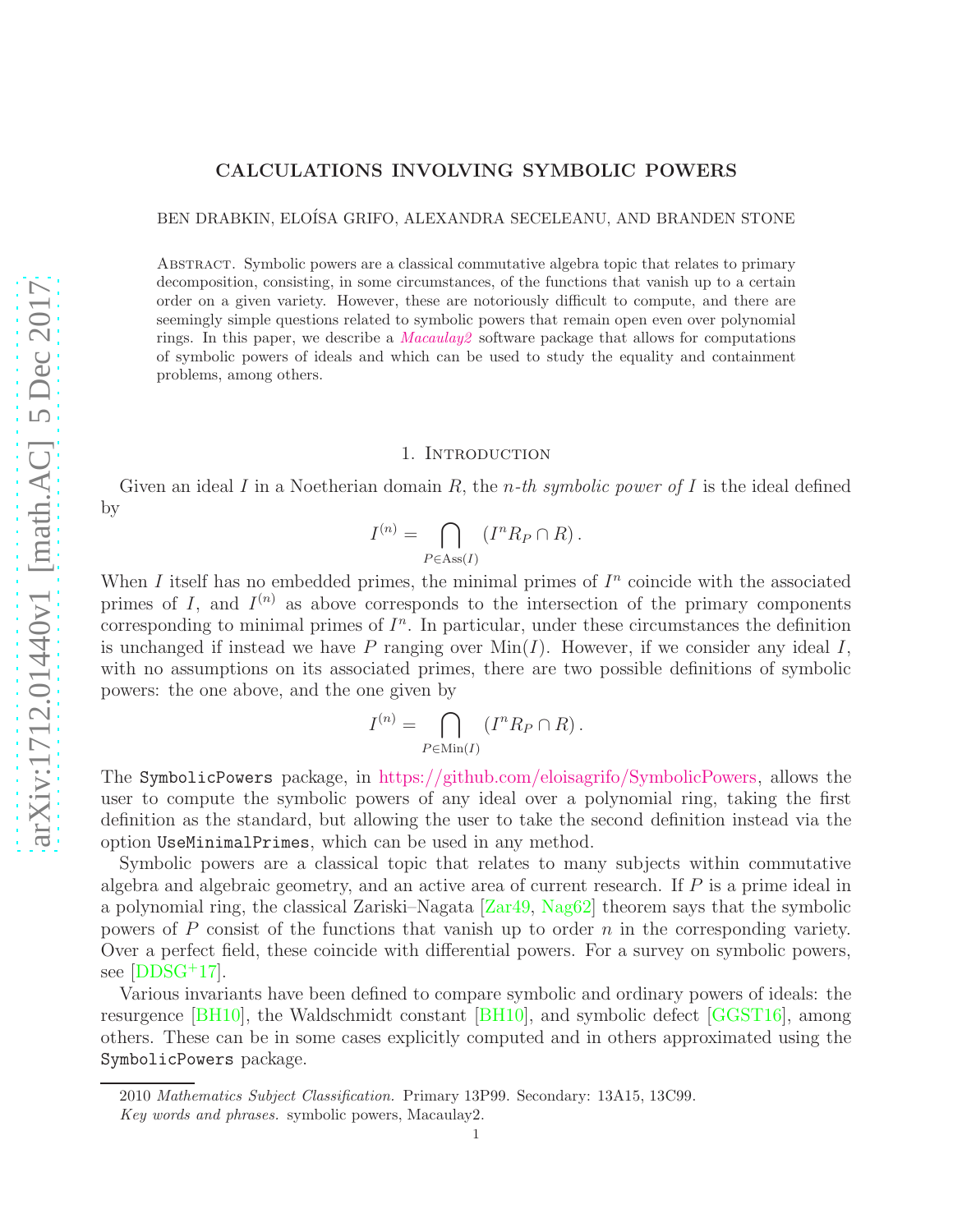#### 2. Basic Usage

The main method in the SymbolicPowers package is symbolicPower, which given an ideal I and an integer n returns  $I^{(n)}$ . Computations are done using the standard definition of symbolic powers; if the option UseMinimalPrimes is set true, then the definition of symbolic powers used in the computations will be the non-standard one, as described in the introduction. When UseMinimalPrimes is set true, the algorithm takes a primary decomposition of  $I<sup>n</sup>$  and intersects the components corresponding to minimal primes. Through the rest of the paper, we will assume that the UseMinimalPrimes option is set to false, which is the default setting.

The fastest algorithm used in symbolicPower is the one for homogeneous ideals I of height  $\dim(R) - 1$  in R. In this case, the  $I^{(n)}$  coincides with the saturation of  $I^n$  with respect to the maximal ideal, as can be seen in the following example.

**Example 2.1** (Height of ideal is dim  $(R) - 1$ ).

```
i1 : loadPackage "SymbolicPowers"
i2 : R = QQ[x, y, z];i3 : I=ideal(x*(y^3-z^3),y*(z^3-x^3),z*(x^3-y^3));
o3 : ideal of R
i4 : symbolicPower(I,3);
o4 : ideal of R
i4 : symbolicPower(I,3)==saturate(I^3)
o4 : True
```
If I is a primary ideal, a primary decomposition of  $I<sup>n</sup>$  is scanned for the component with radical I.

Example 2.2 (Primary ideals).

```
i1 : loadPackage "SymbolicPowers";
i2 : R = QQ[w, x, y, z]/(x*y-z^2);i3 : I = ideal(x, z);o3 : Ideal of R
i4 : symbolicPower(I,2)
o4 = ideal xo4 : Ideal of R
```
If I is a monomial ideal, the symbolic powers are computed by intersecting the powers of the associated primes in the squarefree case, or by explicitly picking out the appropriate components of the primary decomposition of  $I<sup>n</sup>$  in the general case. This does not require that I be of type monomialIdeal, but it does make use of the fact that the primaryDecomposition algorithm is faster for ideals of type monomialIdeal.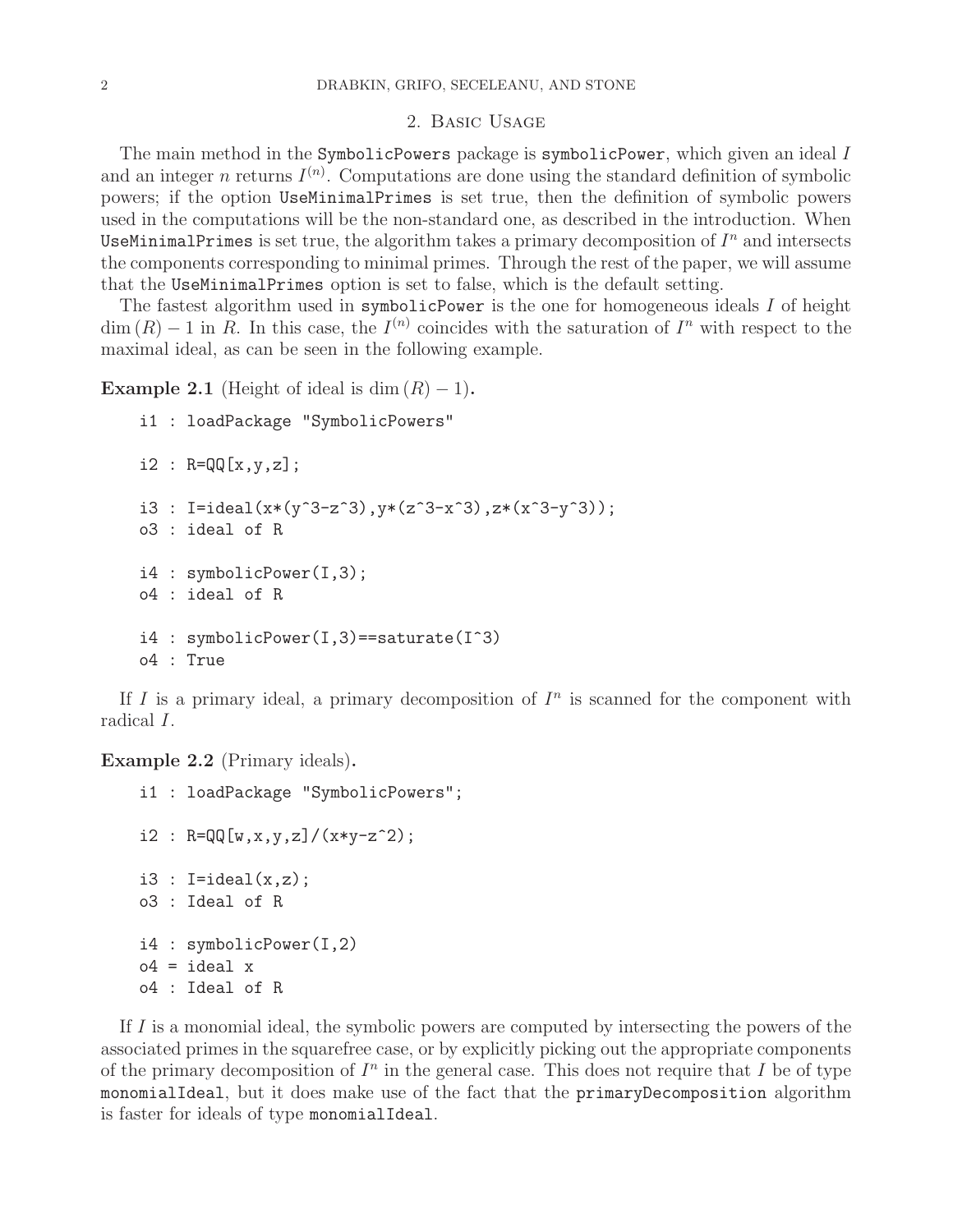Example 2.3 (Monomial ideals).

```
i1 : loadPackage "SymbolicPowers";
i2 : R = QQ[x,y,z];i3 : I = ideal(x*y, x*z, y*z)o3 = ideal (x*y, x*z, y*z)o3 : Ideal of QQ[x, y, z]i4 : symbolicPower(I,2)
                   2 2 2 2 2 2
o4 = ideal (x*y*z, y z, x z, x y)o4 : Ideal of QQ[x, y, z]
```
### 3. Applications

3.1. Equality. Symbolic powers do not, in general, coincide with the ordinary powers, even in the case of prime ideals. In fact, the question of characterizing the ideals I for which  $I^{(n)} = I^n$ for all n is essentially open. Using isSymbolicEqualOrdinary, one can determine if the n-th symbolic and ordinary powers of a given ideal coincide, often without computing the actual symbolic power of I. For this, the package makes use of bigHeight.

The method bigHeight computes the largest height of an associated prime of I. Similarly, minimalPart returns the intersection of the minimal components of a given ideal. Instead of explicitly finding the associated primes of  $I$  and taking their heights, the following result is used [\[EHV92\]](#page-5-5).

**Theorem 3.1** (Eisenbud–Huneke–Vasconcellos, 1992). Given an ideal I in a regular ring R of height h, then for each  $e \geq h$ , I has an associated prime of height e if and only if the height of  $\operatorname{Ext}^e(R/I,R)$  is e.

This is faster than computing the set of associated primes. To determine if  $I^{(n)} = I^n$  for a specific value of n, is Symbolic Equal Ordinary first compares the big heights of  $I^n$  and  $I$ : if the big heights differ, then  $I^n$  must have embedded components, and isSymbolicEqualOrdinary returns false; if the big heights are both equal to the height of I, then  $I<sup>n</sup>$  cannot have embedded components, and isSymbolicEqualOrdinary returns true.

3.2. The Containment Problem. The Containment Problem for ordinary and symbolic powers of ideals consists of answering the following question: given an ideal I, for which values of a and b does the containment  $I^{(a)} \subseteq I^b$  hold? Over a regular ring, a well-known theorem of Ein–Lazersfeld–Smith, Hochster–Huneke and Ma–Schwede [\[ELS01,](#page-5-6) [HH02,](#page-5-7) [MS17\]](#page-5-8) gives a partial answer to this question: when I is a radical ideal,  $I^{(hn)} \subseteq I^n$  holds for all n, where h denotes the big height of the ideal I. However, this is not necessarily best possible. Using containmentProblem, the user can either determine the smallest value of  $a$  given  $b$  for which  $I^{(a)} \subseteq I^b$ , or the largest value of b given a for which the same containment holds.

Example 3.2 (Containment Problem).

i1 : loadPackage "SymbolicPowers";

 $i2 : R = QQ[x, y, z];$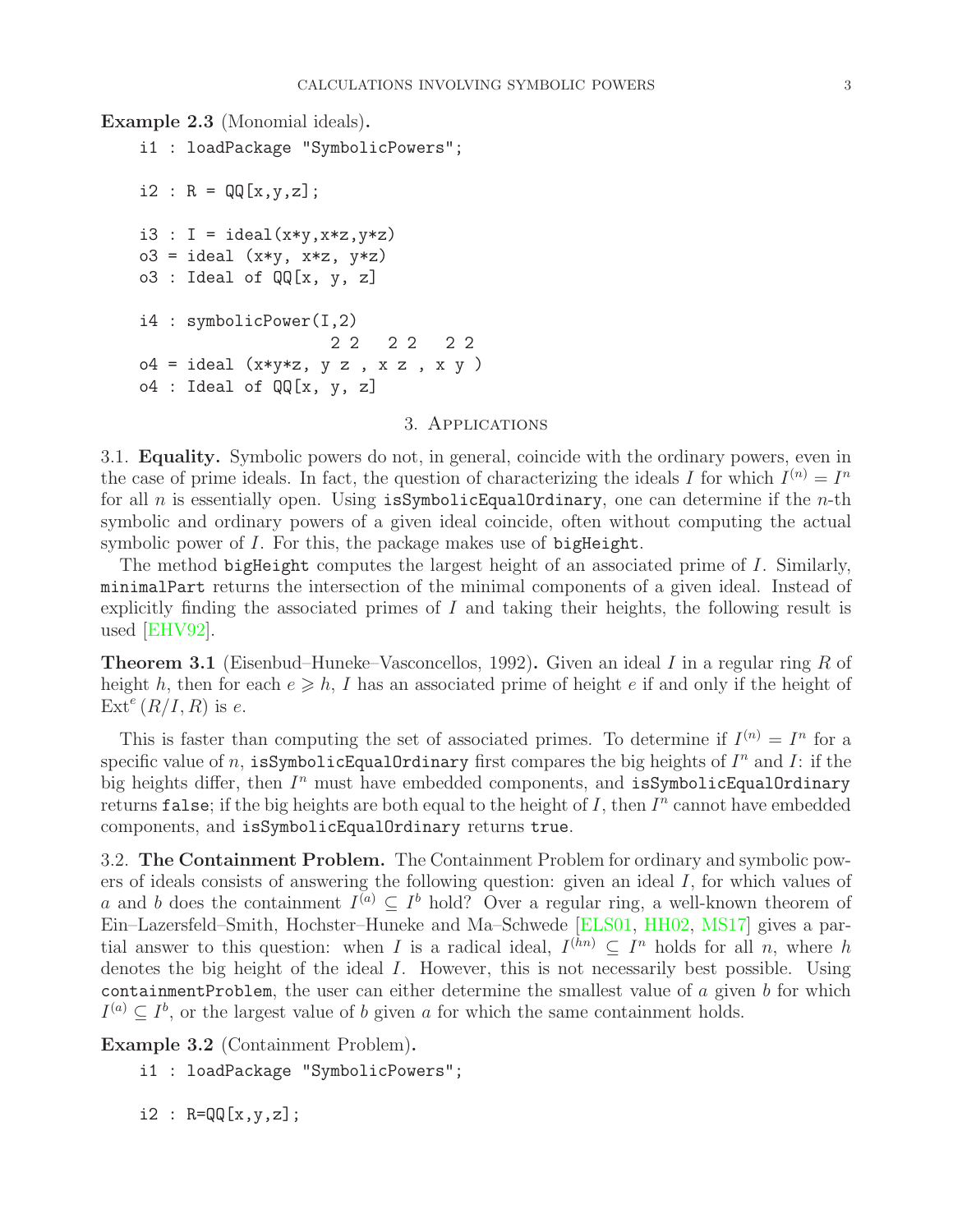```
i3 : I=ideal(x*(y^3-z^3),y*(z^3-x^3),z*(x^3-y^3));
o3 : ideal of R
i4 : containmentProblem(I,2)
04 = 4
```
#### 4. Asymptotic invariants

In an effort to make progress on the containment problem, various asymptotic interpolation invariants have been proposed by Bocci and Harbourne [\[BH10\]](#page-5-3). One such invariant is the Waldschmidt constant for a homogeneous ideal I. This is an asymptotic measure of the initial degree of the symbolic powers of  $I$ . The *initial degree* of a homogeneous ideal  $I$  is  $\alpha(I) = \min\{d \mid I_d \neq 0\}$ , i.e. the smallest degree of a nonzero element in I. The Waldschmidt constant of I is defined to be

$$
\widehat{\alpha}(I) = \lim_{m \to \infty} \frac{\alpha(I^{(m)})}{m}.
$$

Due to the asymptotic nature of the Waldschmidt constant, there is no a priori algorithm to determine this for arbitrary ideals. An important exception is the case when the ideal  $I$  is a monomial ideal. In this context, the Waldschmidt constant can be computed as the smallest among the sums of the coordinates of all points in a convex body termed the *symbolic polyhedron* of I [\[SMCH,](#page-5-9) [BCG](#page-5-10)<sup>+</sup>16]. Our package computes Waldschmidt constants of monomial ideals by finding their symbolic polyhedron. The symbolicPolyhedron routine makes heavy use of the Polyhedra package by René Birkner, which in turn relies on the FourierMotzkin package by Greg Smith. This allows to determine the Waldschmidt constants of monomial ideals exactly as in the following example.

Example 4.1 (Waldschmidt constant of monomial ideals).

i1 : loadPackage "SymbolicPowers";

```
i2 : R = QQ[x, y, z];i3 : I=ideal(x*y,x*z,y*z);
o3 : Ideal of R
i4 : symbolicPolyhedron(I)
o4 = {ambient dimension \Rightarrow 3}dimension of lineality space => 0
      dimension of polyhedron => 3
      number of facets => 6
      number of rays \Rightarrow 3
      number of vertices => 4
o4 : Polyhedron
i5 : waldschmidt I
Ideal is monomial, the Waldschmidt constant is computed exactly
```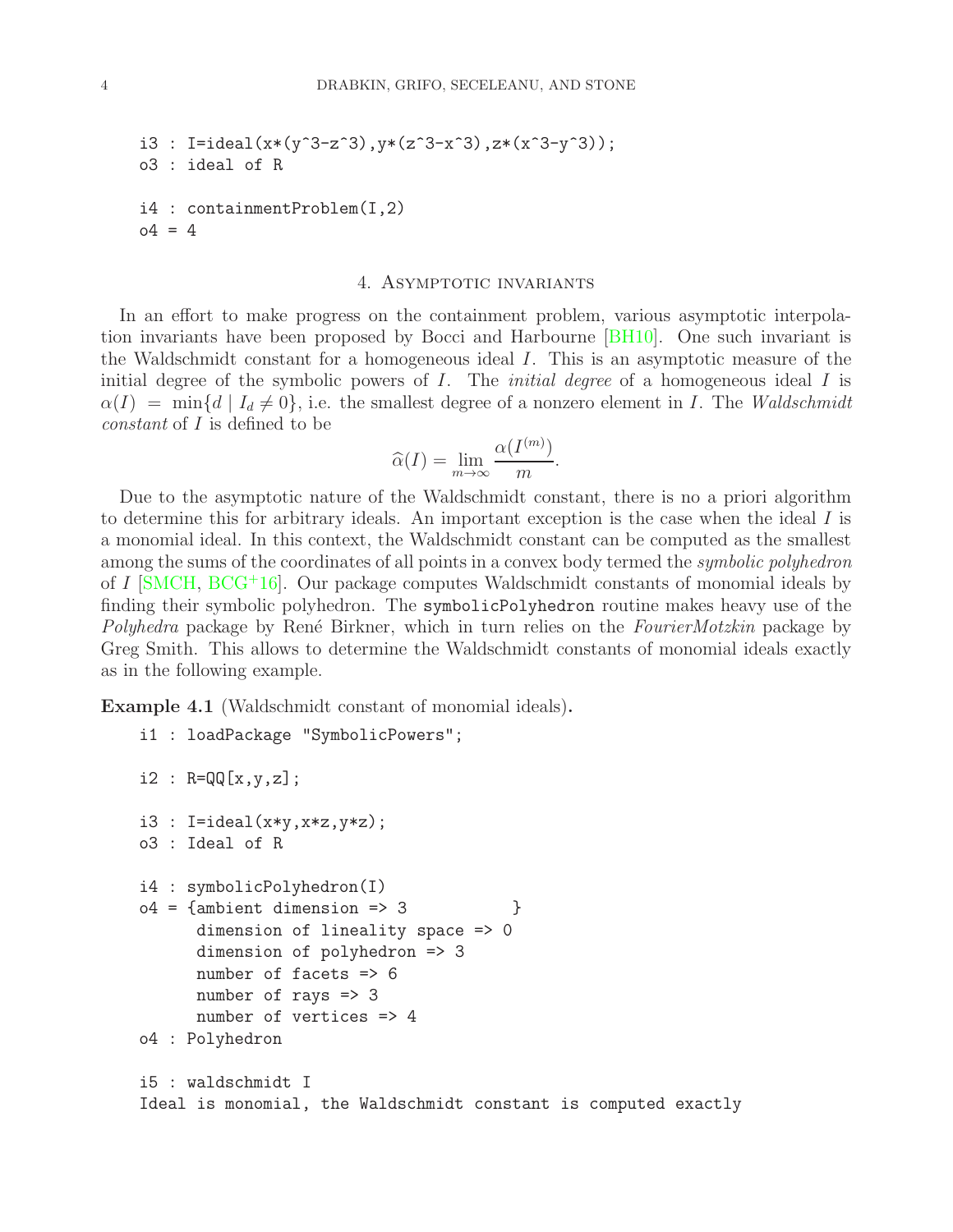$$
05 = \frac{3}{2}
$$
  

$$
05 : \mathbb{Q} \mathbb{Q}
$$

In the case of arbitrary ideals, the Waldschmidt constant is approximated by taking the minimum of the values  $\frac{\alpha(I^{(m)})}{m}$ , where m ranges from 1 to a specified optional input SampleSize.

Example 4.2 (Waldschmidt constant of arbitrary ideals).

```
i1 : loadPackage "SymbolicPowers";
i2 : R = QQ[x, y, z];i3 : I=ideal(x*(y^3-z^3),y*(z^3-x^3),z*(x^3-y^3));
o3 : Ideal of R
i4 : waldschmidt I
Ideal is not monomial, the Waldschmidt constant is approximated
using first 10 powers.
o4 = 3o4 : QQ
```
Note that the true value for the Waldschmidt constant of the above ideal is indeed 3 as proven in  $[DHN+15]$ . In general, for an ideal that is not monomial, the function waldschmidt will return an upper bound on the true value of the Waldschmidt constant.

Another asymptotic invariant termed *resurgence* is defined as

$$
\rho(I) = \sup \left\{ \frac{m}{r} \mid I^{(m)} \nsubseteq I^r \right\}.
$$

There are no algorithms known to date that compute resurgence exactly, therefore our package computes a lower bound for the resurgence by taking the maximum of the values  $\frac{m}{r}$ , where r ranges from 1 to the second input of the function lowerBoundResurgence. Continuing with the ideal in the previous example, we compute a lower bound on its resurgence.

Example 4.3 (Lower bound on resurgence).

```
i5 : lowerBoundResurgence(I,5)
     3
-5 = -2
o5 : QQ
```
Note that the value for the resurgence of the ideal in this example is also  $\frac{3}{2}$  by [\[DHN](#page-5-11)<sup>+</sup>15].

### **ACKNOWLEDGMENTS**

We would like to thank the organizers of the July 2017 Macaulay 2Workshop at the University of California – Berkeley, where a large portion of this work was done. The code for computing the symbolic polyhedron and Waldschmidt constant of a monomial ideal was developed by the third named author in collaboration with Andrew Conner and Xuehua (Diana) Zhong. We thank them for their contribution to these routines.